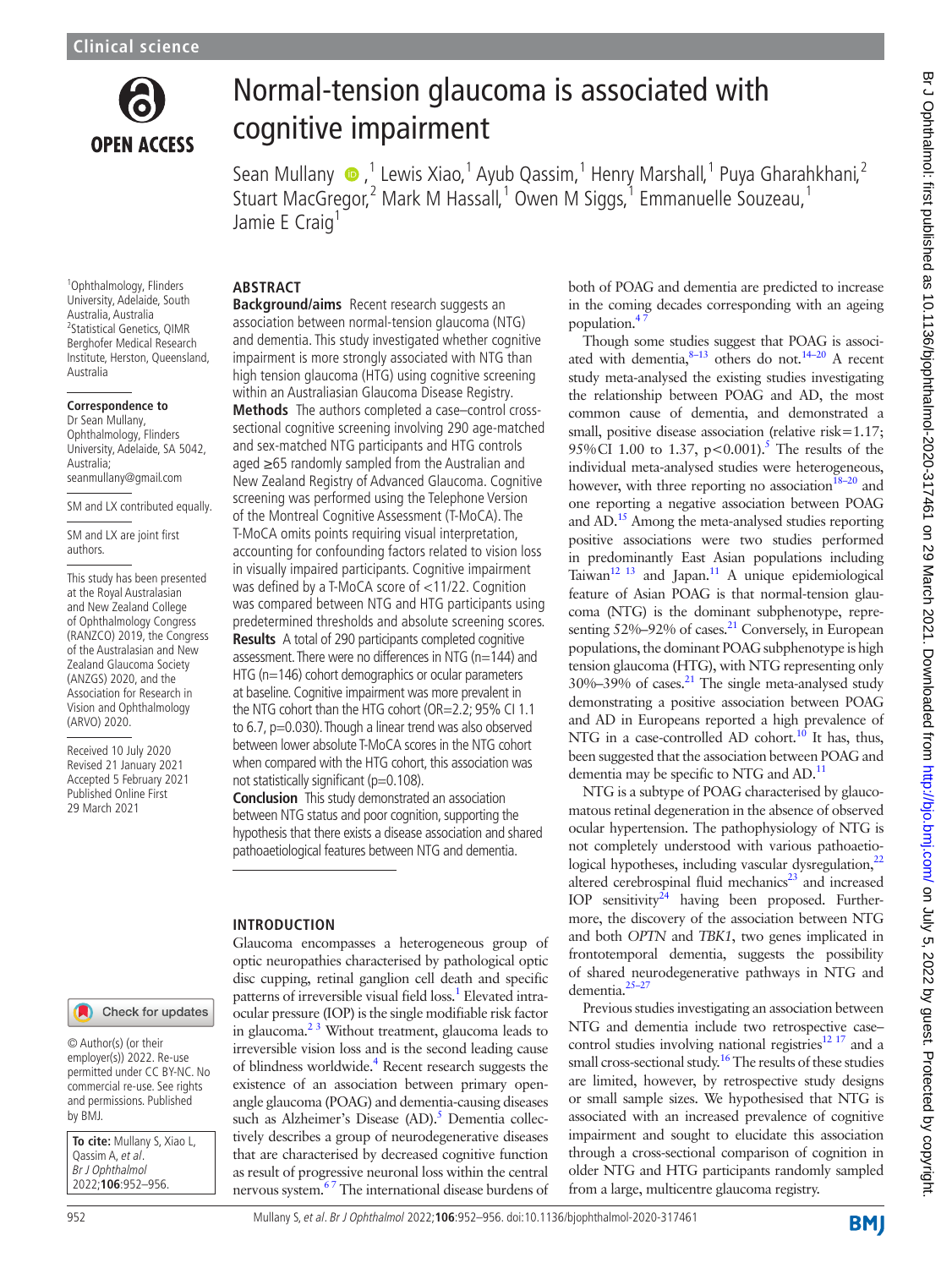#### **METHODS AND MATERIALS Ethical approval**

Ethics approval was obtained through the Southern Adelaide Clinical Human Research Ethics Committee. This study adhered to the tenets of the Declaration of Helsinki and followed the National Health and Medical Research Council statement of ethical conduct in research involving humans. This was a blinded, randomised population study. Participants were part of the Australian and New Zealand Registry of Advanced Glaucoma (ANZRAG) as previously described.<sup>28</sup>

# **Sampling and inclusion criteria**

ANZRAG is a large disease registry of individuals with wellphenotyped glaucoma, which was developed to identify genetic and clinical risk factors associated with glaucoma. ANZRAG currently comprises more than 7000 participants, including over 3200 with POAG. Participants in this study were sampled from ANZRAG. Selected participants were aged  $\geq 65$  years with a diagnosis of POAG defined by glaucomatous visual field defects on a reliable Humphrey 24–2 field with corresponding optic disc rim thinning, an enlarged vertical cup-to-disc ratio ( $\geq 0.7$ ) or cup to disc asymmetry ( $\geq 0.2$ ) between both eyes. HTG inclusion required a highest recorded IOP ≥25mm Hg, while NTG inclusion required a highest recorded IOP ≤21mm Hg before treatment or at diagnosis. Participants with a highest recorded IOP of 22–24mm Hg were excluded to demarcate NTG and HTG phenotypes according to IOP. Individuals with secondary glaucoma were excluded.

Age-matched and sex-matched NTG and HTG participants were randomly sampled from ANZRAG. Selected participants were mailed invitational letters and contacted by telephone to request participation in a health questionnaire and cognitive assessment screen. If participants were unwilling to participate, or unable to complete screening, reasons were recorded when possible. If participants could not be contacted following three attempts, no further attempts were made. Two hundred and ninety participants (48.5%) completed cognitive screening [\(figure](#page-1-0) 1).

# **Data collection**

Cognitive function was assessed using the Telephone Version of the Montreal Cognitive Assessment  $(T-MoCA)^{29}$  $(T-MoCA)^{29}$  $(T-MoCA)^{29}$  [\(www.mocatest.](www.mocatest.org) [org\)](www.mocatest.org). Permission to use the T-MoCA was provided by Dr Ziad Nasreddine at MoCA Test Montreal. The T-MoCA is a modified version of the MoCA, which screens cognition in specific cognitive domains including attention, calculation, language, conceptual thinking, memory and orientation.<sup>30</sup> The advantage of using the T-MoCA to assess cognition in visually impaired patients is that it omits eight points requiring visual interpretation (including visuospatial and visual-naming functions). Key differences between the T-MoCA and the MoCA include:

- Lowering the maximal possible score from 30 to 22 (due to omission of points requiring visual interpretation).
- ► During the attention task in which participants are instructed to tap a pen on a table whenever the letter 'A' is read out, participants were instructed to tap the mouthpiece of the phone to facilitate accurate registration by the researcher.
- During the orientation task in which participants are instructed to provide details of their location, they were instead instructed to provide details of their current address. These details were matched against the details to which the invitation letter was posted.

All T-MoCAs were administered by one of the two investigators (SM, LX), who were blinded to participant NTG/ HTG status. Within our study, 'cognitive impairment' was



<span id="page-1-0"></span>**Figure 1** Sample response profile. ANZRAG, Australian and New Zealand Registry of Advanced Glaucoma; HTG, high tension glaucoma (maximum intraocular pressure ≥25mm Hg); NTG, normal-tension glaucoma (maximum recorded intraocular pressure ≤21mm Hg); POAG, primary open-angle glaucoma.

defined by a T-MoCA cut-off score of <11/22, as determined from a Cochrane meta-analysis of MoCA score thresholds in dementia.<sup>[31](#page-4-21)</sup> Within this meta-analysis, two independent studies demonstrated a MoCA score threshold of <19/30 to result in the highest levels of specificity and sensitivity for the diagnosis of dementia. Our T-MoCA score threshold of <11/22 (which subtracted the eight points omitted within the T-MoCA) was selected following the premise that our results would be at least as specific as the MoCA <19/30 threshold.

During telephone interviews, information regarding the highest level of education, history of smoking (defined as ≥20pack year history), hypertension, prior cerebrovascular accidents, diabetes and mental health issues (specifically history of depression or psychosis) was collected. Participants unable to perform cognitive screening due to poor hearing or poor English were excluded. Participants with known dementia (declared by family members at the time of telephone contact), who were sufficiently cognitively impaired that they were unable to engage in T-MoCA screening, were excluded. To account for the effect of education bias on cognitive performance, participants who had completed less than or equal to 12 years of formal education were assigned an additional point to their total T-MoCA score, as per the T-MoCA evaluation protocol.<sup>29</sup> Additional glaucoma-specific data including highest-recorded IOP, vertical cupto-disk ratio, visual acuity and central corneal thickness (CCT) were obtained from the ANZRAG clinical database. All clinical information were gathered by the treating ophthalmologists, and IOP was measured using Goldmann applanation tonometry.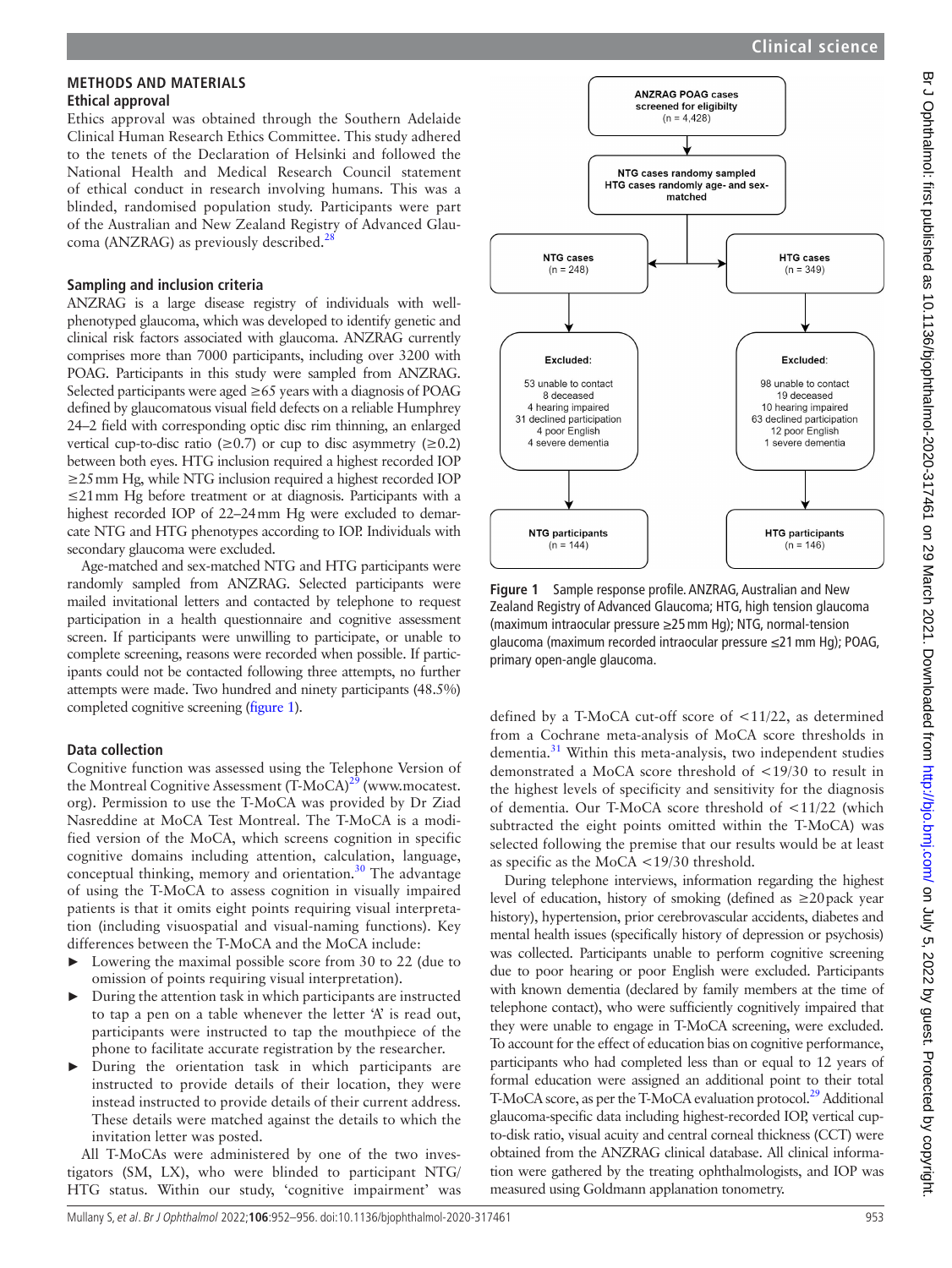### **Statistical analysis**

All statistical analyses were performed using 'R' (V.4.0.3, RCore Team, Austria). T-MoCA scores, demographic data and ocular indices such as IOP, CCT and visual acuity were compared between NTG and HTG cohorts. T-MoCA scores were categorised according to specific cut-off scores. The absolute T-MoCA score was also assessed as a continuous variable. As age, gender and ethnicity are known to be associated with dementia and thus cognitive impairment, linear and logistic regression analyses were performed using these data as covariates. Based on a previously reported association between myopia status and cognitive impairment, this analysis was repeated using the additional covariate of mean spherical equivalence between eyes for each participant for whom these data were available[.32](#page-4-22) As severely demented participants did not undergo cognitive screening, they were excluded from analyses. To account for potential confounding, the association between HTG/NTG status and cognitive impairment was assessed within a multivariate logistic regression analysis including dementia risk factors including age and self-reported history of smoking, stroke, hypertension and diabetes mellitus. Clinical ophthalmic data were assessed using independentsample unpaired t-tests and Fisher's exact tests. ORs were expressed with 95% CIs. The cut-off for statistical significance (alpha) was set at 0.05.

# **RESULTS**

#### **Sample statistics**

A total of 248 NTG and 349 age-matched and sex-matched HTG participants aged  $\geq 65$  were sampled from the ANZRAG database and contacted by invitational letters followed by telephone between June 2016 and July 2019 to request participation. No significant differences in self-reported clinical parameters were observed between NTG and HTG cohorts [\(table](#page-2-0) 1).

### **Cognitive impairment**

NTG status was associated with a higher prevalence of impaired cognition than HTG status (p=0.030; OR=2.2 (95% CI 1.1 to 6.7)) in a multivariate analysis adjusting for age, gender and ethnicity ([table](#page-3-0) 2). When repeating this analysis including an additional covariate of mean spherical equivalence between eyes which was available for 84% of respondents, the association between NTG status and cognitive impairment remained statistically significant (p=0.046; OR=2.0 (95% CI 1.1 to 8.0)). Within the same model,

<span id="page-2-0"></span>

| Table 1<br>Response group demographic and outcome parameters |             |             |         |  |
|--------------------------------------------------------------|-------------|-------------|---------|--|
| <b>Risk factor</b>                                           | <b>NTG</b>  | <b>HTG</b>  | P value |  |
| Cohort size (n)                                              | 144         | 146         |         |  |
| Age (years, mean (SD))                                       | 78.6 (9.5)  | 77.3 (9.9)  | 0.26    |  |
| Sex (m:f) (percentage male)                                  | 56:88 (39%) | 53:93 (36%) | 0.72    |  |
| Ethnicity (European:Asian)                                   | 142:2       | 145:1       | 0.62    |  |
| Stroke history                                               | 14 (10%)    | 18 (12%)    | 0.58    |  |
| Smoker                                                       | 31 (22%)    | 39 (26%)    | 0.87    |  |
| <b>Diabetes</b>                                              | 23 (16%)    | 22 (15%)    | 0.87    |  |
| Hypertension                                                 | 70 (49%)    | 88 (60%)    | 0.06    |  |
| Psychiatric history                                          | 7(5%)       | 6(4%)       | 0.79    |  |

Clinical data including history of stroke, smoking, diabetes, hypertension and psychiatric history were self-reported immediately prior to T-MoCA assessment; p values were determined using independent-sample unpaired t-tests and Fisher's exact tests.

HTG, high tension glaucoma (maximum intraocular pressure ≥25 mm Hg); NTG, normal-tension glaucoma (maximum recorded intraocular pressure ≤21 mm Hg); T-MoCA, Telephone Version of the Montreal Cognitive Assessment.

Br J Ophthalmol: first published as 10.1196/bjophthalmol-2020-317461 on 29 March 2021. Downloaded from htp://bjo.bmj.com/ on July 5, 2022 by guest. Protected by copyright Br J Ophthalmol: tirst published as 10.1136/bjophthalmol-2020-317461 on 29 March 2021. Downloaded from Downloaded from Downloaded from Arthol. First published as 10.1136/bjophthalmol-2020-317461 on 29 March 2021. Downloade

the outcome of cognitive impairment was not associated with mean spherical equivalence between eyes (p=0.562). NTG status was associated with a lower absolute T-MoCA score as a continuous variable, but this association was not statistically significant ( $p=0.108$ ).

Within a multivariate analysis investigating possible confounding due to history of stroke, smoking, hypertension and diabetes demonstrated a persisting association between NTG status and cognitive impairment ( $p=0.034$ ; OR=2.6 (1.1 to 6.7)). Within the same model, hypertension was also associated with cognitive impairment (p=0.038; OR=1.7 (95% CI 1.0 to 2.8); [table](#page-3-1) 3).

## **Ocular parameters**

Although participants in the cognitively impaired group had lower highest-measured IOP compared with those in the cognitively normal group, the difference was not statistically significant  $(p=0.16)$  possibly due to study power. Cognitive status across all individuals with NTG and HTG was not associated with any other glaucoma disease parameters [\(table](#page-3-2) 4).

# **DISCUSSION**

This study sought to investigate the association between NTG and cognitive impairment through cognitive screening of participants with NTG randomly sampled from a national glaucoma registry. Our results demonstrated a statistically significant higher prevalence of cognitive impairment in participants with known NTG, compared with randomly matched participants with known HTG. To the best of our knowledge, this is the largest study to date assessing cognition in a glaucoma cohort and the first cross-sectional study demonstrating an association between NTG and impaired cognition when compared with a matched HTG cohort in a random sample of patients with glaucoma of predominantly European ancestry.

Our study used a validated cognitive screening tool, the T-MoCA, to assess cognition in NTG and HTG participants. Whether the impaired cognition observed in our NTG cohort was due to AD or alternative dementia syndromes, such as vascular dementia, frontotemporal dementia or Lewy body dementia, is unclear. Common dementia phenotypes are known to be difficult to distinguish clinically, as their cognitive manifestations are variable, and they commonly coexist in patients with dementia.<sup>33</sup> Therefore, cognitive screening tools are not diagnostic for dementia phenotypes. Testspecific cognitive screening score thresholds can be used, however, to infer a high likelihood that a patient has some form of dementia. $34$ We chose the T-MoCA in this study for several reasons, including the omission of vision-dependant cues which are known to confound cognitive screening results in the visually impaired, $35$  and the fact that this tool is otherwise identical to the MoCA: an extensively validated test with specific cut-off scores known to be associated with cognitive impairment and dementia. $36$ 

Previous studies have reported conflicting evidence regarding a potential association between NTG and AD. Bach-Holm *et al*[17](#page-4-27) observed a negative relationship between NTG and AD in a national registry retrospective case note review of 69 individuals with NTG diagnosed at a single glaucoma centre in Denmark. Such retrospective registry studies can be susceptible, however, to the under-reporting dementia prevalence, as dementia is known to be significantly underdiagnosed.[37](#page-4-28) Bulut *et al* conversely demonstrated a positive association between NTG and impaired cognition in a cognitive screening study involving NTG, HTG and non-glaucoma controls cognitively screened using the standardised mini-mental state examination (MMSE).<sup>16</sup> NTG participants in this study demonstrated similar cognitive screening scores to HTG participants but lower cognitive screening scores than controls (mean MMSE score difference=3.1; p<0.001). No adjustment was made, however, for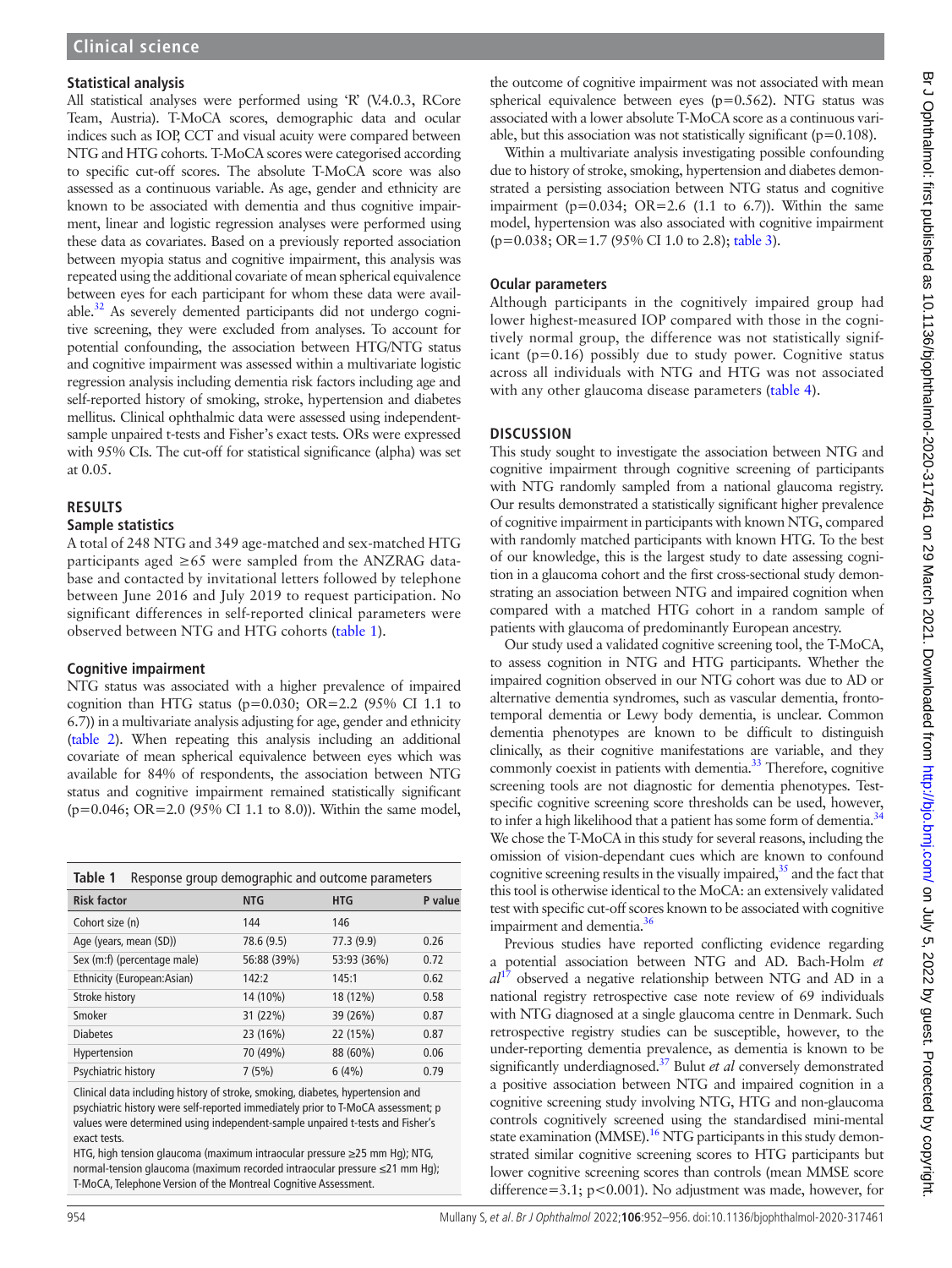<span id="page-3-0"></span>

| Table 2<br>Cognitive impairment in NTG and HTG cohorts |                     |                                                                                                                 |            |                             |          |
|--------------------------------------------------------|---------------------|-----------------------------------------------------------------------------------------------------------------|------------|-----------------------------|----------|
| Number of participants                                 | <b>T-MoCA score</b> | <b>NTG</b>                                                                                                      | <b>HTG</b> | ORs (95% CI)                | P value  |
| T-MoCA completed                                       |                     | 144                                                                                                             | 146        |                             |          |
| Cognitively impaired                                   | $<$ 11/22           | 21 (14.8%)                                                                                                      | $8(5.4\%)$ | 2.2 $(1.1 \text{ to } 6.7)$ | $0.030*$ |
| .                                                      |                     | the contract of the contract of the contract of the contract of the contract of the contract of the contract of |            |                             |          |

P values were determined by multivariate logistic regression using age, gender and ethnicity as covariates;  $* p < 0.05$ .

HTG, high tension glaucoma (maximum intraocular pressure ≥25mm Hg); NTG, normal-tension glaucoma (maximum recorded intraocular pressure ≤21mm Hg); T-MoCA,

Telephone Version of the Montreal Cognitive Assessment.

vision-dependent cognitive tasks that are known to influence cognitive screening scores in visually impaired patients.<sup>35</sup> Several additional study limitations included small sample sizes of 20 patients per group, exclusion of patients with known dementia and sampling from a younger age range (44–73years) unlikely to represent the dementia-at-risk age demographics.

A positive association between NTG and AD was also observed in a large East-Asian population-based national registry study of the Taiwanese National Health Insurance Research Database. In this retrospective case-controlled cohort study, Chen *et al*[12](#page-4-9) analysed 15317 cases of NTG compared with 61268 age-matched and sexmatched controls and demonstrated a strong association between NTG and AD, which remained after adjusting for important AD-associated risk factors including hypertension, hyperlipidaemia and diabetes (adjusted HR=1.52 (95% CI 1.41 to 1.63)).<sup>38</sup> Similarly, several case–control studies, investigating glaucoma incidence in AD samples, have demonstrated high prevalence of NTG in both East-Asian $11$ <sup>13</sup> and European<sup>10</sup> cohorts.

Our finding of an association between NTG and cognitive impairment supports a growing body of evidence suggesting an association between NTG and dementia. AD is clinically characterised by deficits in episodic memory, which are typically assessed through objective memory tasks.<sup>39</sup> Episodic memory is assessed in the T-MoCA through the ability to recall five words several minutes following word registration. Though no differences were observed in memory-task scores between NTG and HTG cohorts in this study, the T-MoCA is unlikely to be of use in differentiating AD from other causes of dementia. Comprehensive clinical assessments would be required to implicate specific dementia-causing diseases in this association.

Visual impairment has been shown to result in underestimation of cognition in studies using traditional cognitive screening tools.<sup>35</sup> Our study is the first to account for any confounding factors related to vision loss by using a tool developed for cognitive screening in blind patients. Moreover, visual impairment is unlikely to have confounded our results given the similarity in visual acuity between NTG and HTG cohorts at baseline. Of additional interest, the results of our multivariate analysis which demonstrated no association between

<span id="page-3-1"></span>**Table 3** Multivariate analysis of cognitive status and associated risk variables

| <b>Cognitive status</b> | <b>Risk variable</b> | <b>OR</b> | 95% CI                | P value  |
|-------------------------|----------------------|-----------|-----------------------|----------|
| Cognitively impaired    | NTG status           | 2.6       | 1.1 to 6.7            | $0.034*$ |
| (T-MoCA <11/22)         | Hypertension         | 1.7       | 1.0 to $2.8$          | $0.038*$ |
|                         | Age                  | 1.0       | 1.0 to $1.1$          | 0.29     |
|                         | Stroke history       | 0.8       | $0.3$ to 1.6          | 0.47     |
|                         | Diabetes mellitus    | 1.2       | $0.6 \text{ to } 2.4$ | 0.56     |
|                         | Smoking history      | 0.8       | $0.5$ to $1.4$        | 0.43     |

Logistic regression analysis investigating possible associations between NTG status, and systemic disease risk factors and an outcome of cognitive impairment (<11/22 T-MoCA score); \*p<0.05.

NTG, normal-tension glaucoma; T-MoCA, Telephone Version of the Montreal Cognitive Assessment.

mean spherical equivalence between eyes and cognitive impairment does not support the hypothesis that myopia is associated with cogni-tive impairment.<sup>[32](#page-4-22)</sup>

The main limitation of our study was our inability to account for the 51.5% of our sample who could not be contacted or did not participate. Though we did observe similar baseline demographics and similar prevalence of self-reported disease features between our HTG and NTG cohorts, it is possible that our results were confounded by unobserved differences in clinical features or cognition within nonparticipant subcohorts. Motivation to participate in cognitive screening may also have introduced an element of selfselection bias. However, this study involved randomised sampling and, therefore, the same conditions were observed for both HTG and NTG cohorts. Similarly, the systemic disease features reported in our analyses were collected during a telephone interview and consequently subjected to self-reporting bias. Again, though these factors may have impacted our results, we expect that the effect would have been minimal given similar baseline demographics and similar prevalences of reported disease risk factor prevalence between our study cohorts. Though our analyses have accounted for major demographic and clinical risk factors for both POAG and dementia, they did not account for other potentially confounding dementia-associated risk factors such as socioeconomic status. To the best of our knowledge; however, this study represents the most statistically comprehensive cognitive screening study of POAG and cognitive impairment to date. This study was also limited by its inability to implicate a specific dementia-phenotype association with NTG. These clinical diagnoses would require more intensive clinical assessment including neuroimaging. Finally, nondisease controls were not used in this study. Therefore, no conclusions can be made regarding the relative prevalence of cognitive impairment or systemic disease risk factors in NTG or HTG compared with the general population. However, in considering the similarity in magnitude of our OR and the unadjusted HR observed by Chen *et al*[12](#page-4-9) between dementia prevalence in NTG and nonglaucoma controls (HR=1.66; p<0.0001), we can hypothesise that the association between POAG and dementia may apply to NTG but not HTG. Given this strong association between NTG and

<span id="page-3-2"></span>

| Table 4<br>Glaucoma parameters and cognitive impairment |                                           |              |      |  |
|---------------------------------------------------------|-------------------------------------------|--------------|------|--|
| Glaucoma parameter (mean                                | <b>Cognitive stratification</b>           |              |      |  |
| (SD)                                                    | Impaired (<11/22) Normal (≥11/22) P value |              |      |  |
| Total number (n)                                        | 29                                        | 261          |      |  |
| Highest measured IOP (mm Hg)                            | 21.9(8.7)                                 | 25.5(9.4)    | 0.16 |  |
| LogMAR BCVA                                             | 0.36(0.31)                                | 0.29(0.40)   | 0.19 |  |
| VCDR worst eye                                          | 0.86(0.09)                                | 0.83(0.12)   | 0.55 |  |
| Mean deviation worst eye (dB)                           | $-14.4(9.3)$                              | $-12.9(9.2)$ | 0.40 |  |
| $CCT$ average ( $\mu$ m)                                | 519.2 (36.7)                              | 525.6 (39.1) | 0.57 |  |
|                                                         |                                           |              |      |  |

P values were determined with linear regression using age as a covariate. LogMAR BCVA, logarithm of the minimal angle of resolution best central visual acuity; CCT, central corneal thickness; IOP, intraocular pressure; VCDR, vertical cupto-disc ratio.